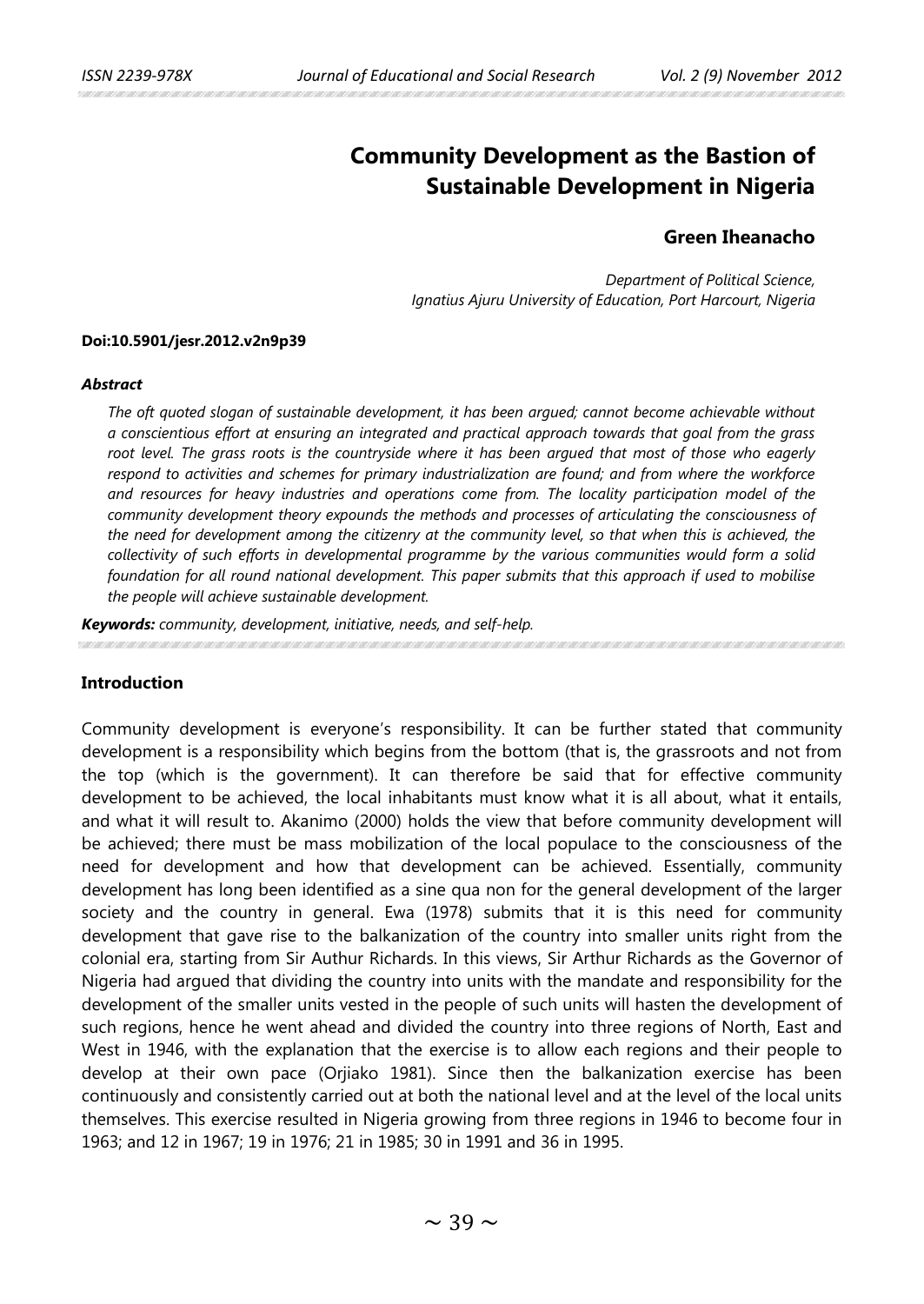#### **Conceptual Definition of Terms**

Some terms in this work need special attention at explanation so that the intention and direction of using them will become clearer. These include:

## **1. Community**

Sociologically, community is defined as a group of people who live in a geographically defined territory and share common socio-cultural attributes with similar socio-cultural institutions-political, economic, cultural and social. These may be common businesses, common methods of education, common world-view, common religious beliefs and practices etc. from the foregoing definition there are different types of communities depending on the size, origin, make-up and activities of each communities. To this end, two major types of communities are easily identifiable. These are (1) Traditional (primary) community, and (2) Secondary (Adopted) community. A traditional community (Gemeinschaft) is one which is usually small and the inhabitants can easily trace their origin to a common ancestor or community. The people of traditional communities are usually emotional and sentimental, which may be as a result of their common origin with everyone looking and perceiving one another as brothers and sisters, no matter the size of their community. Such communities usually have a common world view with common aspirations. The people from such communities are relatively equal in terms of achievements and progress in life. Secondary or adopted communities (Gesselschaft) are usually communities with people of diverse background-different ancestors, different cultures, different world view etc. the people are usually outgoing, less sensitive and less emotional. They aspire differently and engage in what fancies anyone's attention. They are very progressive and achievement minded. This type of community is usually associated with urban areas or large areas where it is usually difficult to establish the identity of those who make up; live and work in such communities. There is no common culture in such secondary communities.

Both types of traditional and adopted communities can be either open or closed. According to Obikeze (2006), an open community or society is one in which the inhabitants are free in all the ramifications of freedom-freedom of movement to wherever they desire to go; freedom to engage in whatever activity they choose; freedom to live their lives the way they choose. Closed societies or communities are the ones in which the opposite of the life in open societies obtain. The people have their lives, regulated by the government or other overseeing agencies. In some cases, the people choice of work to do, their lifestyle and their world-view is dictated by the government as was the case in the former communist bloc of the defunct Soviet Union and their allies. By the reason of folklore, and in some cases, actual history, most communities in Nigeria belong to the primary or traditional type. (Aliyu 1982).

### **2. Development**

Desai (2008) submits that development is a generic term. This means that it has many uses and variants; which variety is clarified in the context of the definition of the usage. For the purpose of this work; development is defined as a permanent condition of positive growth, resulting in a higher level or condition, which is better than the previous stage or position. (Iheanacho 2000). In the views of Long John (1998), development is induced. It has to be worked to be attained. This is more apt for community development which is desired for the transformation of such places to become better and more conducive and more hospitable than they previously were. As a desired stage, the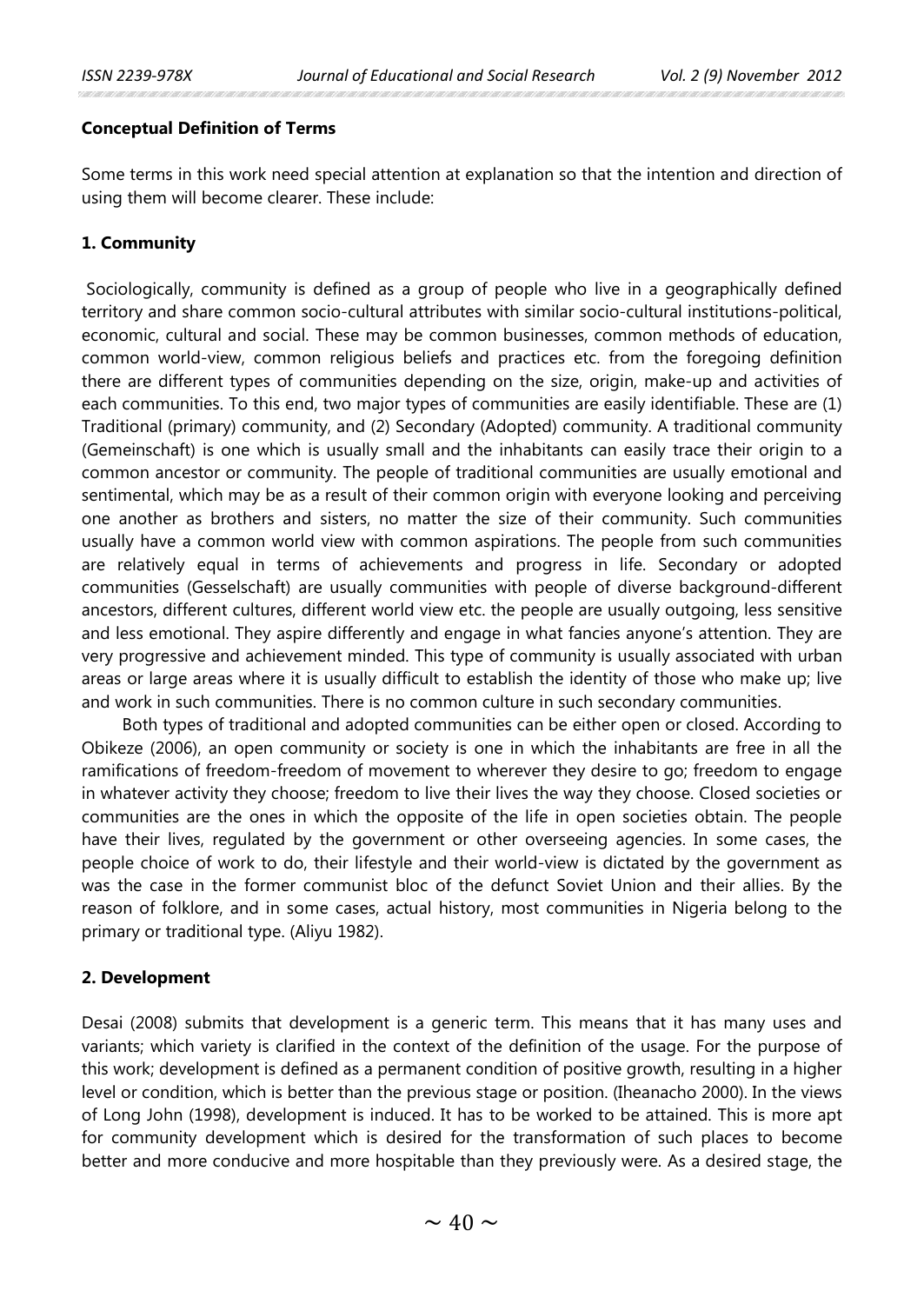attainment of any stage in community development has to be planned, programmed, and the process towards development implemented, evaluated, reviewed and ascertained.

#### **3. Needs**

Obikeze defines need as "the pressing problems which are important to be addressed in order to achieve development". Community, development is about addressing identified needs of any community in order to transform them. Obikeze identifies the most pressing of the problems of a community as "felt needs" that is, the needs which the community feels most. The first step towards the attainment of development is to identify their "felt needs"; analyze them and map out strategies for addressing them; formulate the policies for such strategies, and implement such policies effectively. Awa (1986) explains that felt needs can be classified as;

- (1) Demonstrated felt needs that is, where the communities have proceeded with action to demonstrate their commitment to grapple with their most pressing need.
- (2) **Solicited felt need:** This type of need is one developed out of desire to be like others e.g. if the Government builds a hospital in a community, and another community Solicits for such a hospital to be built for it.
- (3) **Ascertained needs:** This is determined out of consultation and interaction with the people by the government or it officials.
- (4) **Generated felt need:** This defines need established through the mobilization of the people to sensitize them towards a particular need which exists but which their consciousness or awareness does not establish as a felt need.

### **4. Self help**

According to Elekwa (1999), this is a programme of action actuated into a project proposal to be executed by the people themselves for their community; or with assistance that comes through the government or other developmental agencies during the conventionalization or during the implementation of such projects. Self help projects are evidence of effective and successful mobilization of the people which goes beyond crating awareness in the people to energizing them into action. Self help projects are resorted to as a result of the insensitivity of the government to the plight and need of the people or as a result of non or inadequate representation at the level of decision making in governance; compelling the people to take their own developmental destiny into their own hands.

### **5. Initiative**

Initiative general means volition, resolution, expression of commitment, or pursuit. In this study, initiative goes beyond this general assertion to mean a determination and procedural engagement with a cause. Ejiofor (1978) says that it means:

- i. all the processes and decisions involved in conceptualizing community development,
- ii. deciding on the activities to bring about the desired developmental goal,
- iii. formulating workable and achievable policies;
- iv. commitment to pursuing the implementation of such blueprints relentlessly until the achievement of set goals;
- v. evaluating the process followed;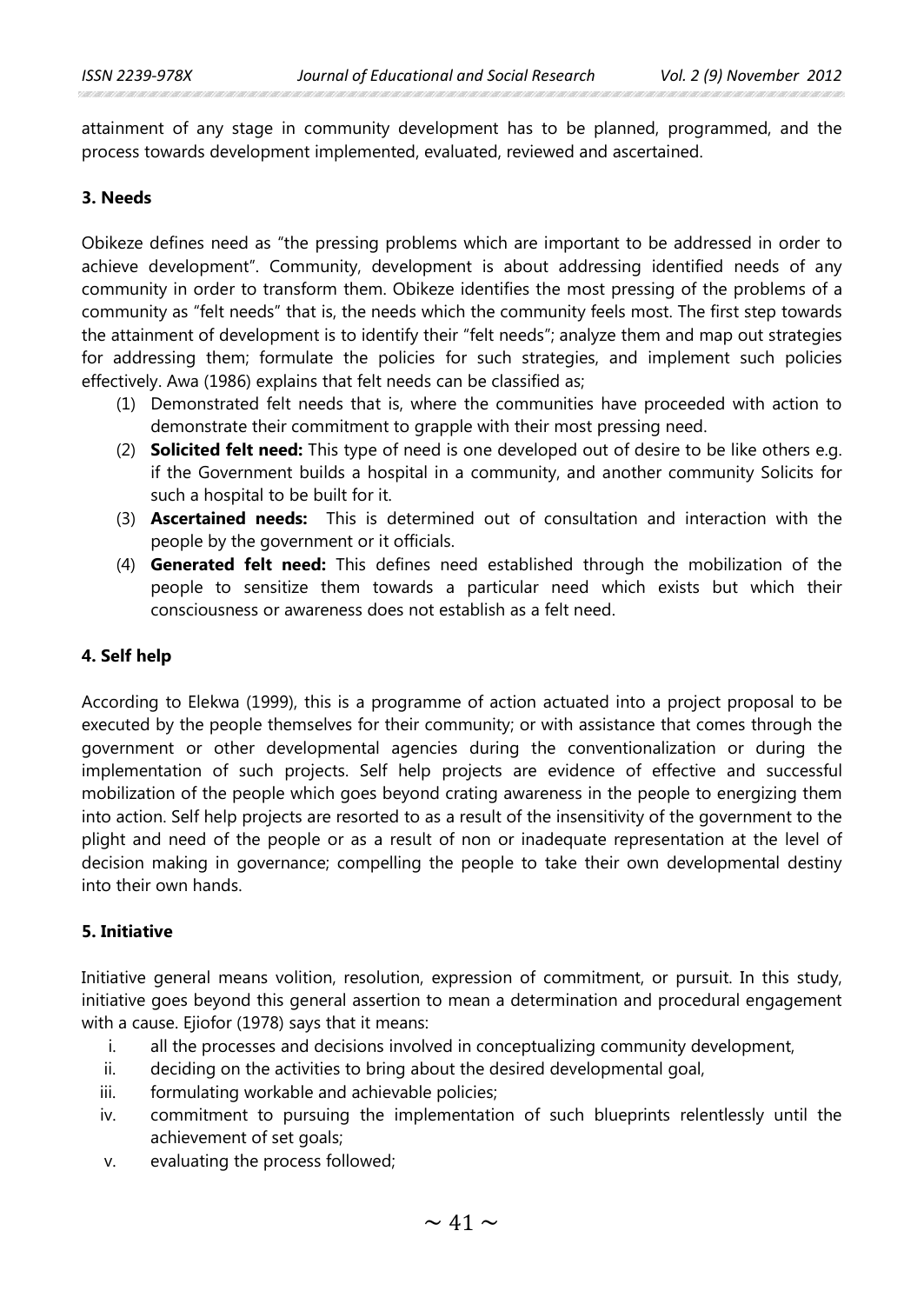- vi. fashioning out a permanent action guideline for repetition of the execution of similar or other developmental projects;
- vii. outlining a maintenance scheme that will transform into a culture for the upkeep and retention of achieved developmental milestones.

Okafor (2008) submits that this developmental initiative makes developmental endeavours to become a culture among a people or a community. It becomes eventually an annual engagement during which either a developmental stock-taking is made, or developmental landmarks are reviewed, renewed, or new ones are initiated and carried out; this being the case with the Augustbreak meeting syndrome among the communities of the Ibo nation.

#### **Theoretical Framework**

This work is predicated on the Principle of co-operation model of the locality participation theory of community development. Etuwor (1995) explains that the locality participation theory of community development has many variants namely:

- 1. Principle of co-operation model
- 2. Historio-cultural model
- 3. Social awareness model and
- 4. Mass mobilization model.

He says that the principle of co-operation model works through the dictum of "unity is strength" as the slogan to engender the spirit of co-operation among the people to unite for the developmental needs of their communities to be met. He concludes that the rallying call and basis of the success of this approach is co-operation for development which compels the people to look beyond every distraction or divisive tendencies and focus on the developmental objective decided upon.

Historio-cultural model, according to Etuwor is the community developmental approach which relies on the found memories of the developmental zeal of the people's pasts; and the cultural characteristics of "need to develop" inherent in some groups psyche, whose tendency is always to engage in one developmental agenda or the other. Examples of this approach in some areas where markets, roads, health centres, schools, churches of various designs and magnitude constructed on the past ages litter the landscape; and the present generation engage in more grandiose and gigantic projects such as the building of secondary school, construction of bridges, and other more expansive and expensive projects.

Social awareness model explains community development embarked upon as a result of the awareness and realization of the need for such developmental engagement by the people of such communities. Such awareness may come as a result of witnessing and observing what is going on in the communities or the realization of the need for such projects. Examples include the need to embark upon building a postal agency or post office upon realizing the importance of the dearth of medium of external communication by the community with the outside world; or the building of a market to attract outsiders to the economy of a community.

Mass mobilization model refers to a situation where community development is engendered through the propaganda, motivation, compulsion of the government or other developmental agencies. Such mobilization can be carried out through developmental campaigns, advertisements, visit of mobilization officers, radio and television jingles, television and radio discussions, promotions and directives (Ogbuagu 1999).

In all of these, the principle of co-operation model appears to be the most preferable model, hence it is recommended here. The reason for the recommendation includes: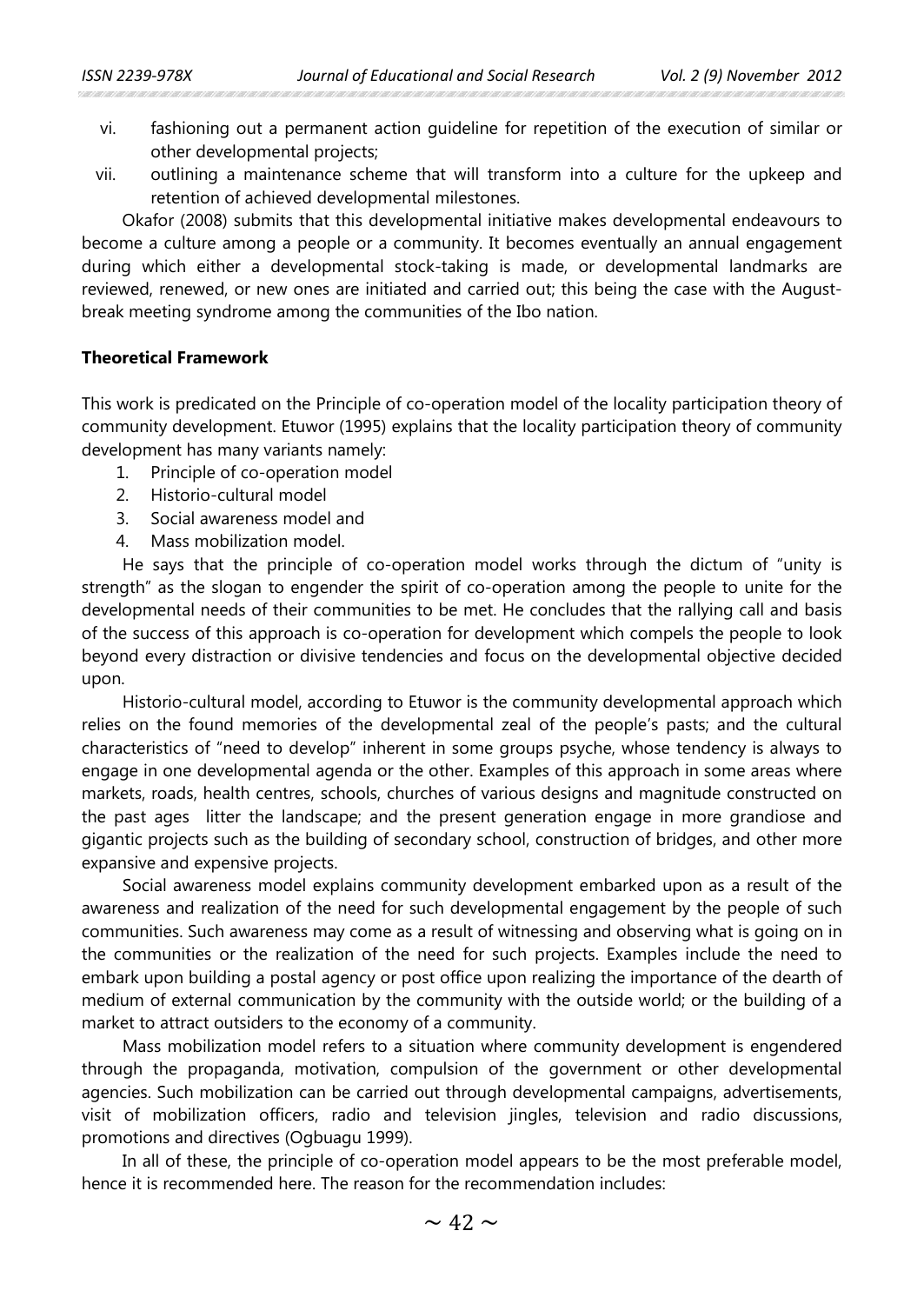- 1. It is a learning process which promotes co-operation and unity that ensures peace that cannot easily be forgotten but can be, and is easily transferred from generation to generation.
- 2. As a learning process, it is scientific and can be repeated and replicated from community to community promoting the inter-community co-operation of the operators.
- 3. It is cost effective because as a joint effect it eliminates unnecessary and extraneous expenses and the estimate is determinable and the cost predictable.
- 4. Its cost-benefit-analysis is positive because it involves felt need project chosen by all and which must be a necessity to the community and the benefit cannot be over-emphasized.
- 5. It is recommended for peace education.

Akwe (2008) is of the view that policies and programmes which involve the co-operation of all state holders in a particular community and which extends to other communities, are vehicles for intercommunity integration which can bring about the needed stability that would create a conducive environment for good governance and afford the government to save the resources which would have been spent on security matters, and divert them into beneficial developmental goals.

Community development can only be achieved through the co-operation and involvement of all and sundry, especially by all those who have a stake in the community whether within it or outside of it. It therefore becomes necessary to take measures for explain developmental proposals to the proper understanding of all in such a manner that everyone knows their roles and express their willingness and ability to fulfill those roles and play their parts so that the developmental objectives will be achieved to the attraction and interest of others in other communities. Such other communities would be attracted in such a way that they will commission their own projects such that their own projects would complement the projects in the other communities. In this way, integrated community development would have be achieved in a way that a network of intercommunity dependence and relationship would be established thus promoting peaceful coexistence, unity and co-operation.

### **Conclusion**

Community development is evidently an instrument of peace, unity and co-operation, and a platform for building solidity part and legitimacy for the government. The principle of co-operation model of the locality participation theory of community development makes community development an enterprise that would highlight and priorities development projects from community to community in a manner that would ensure the effective integration of the communities and create a network of mutual dependence, advantageous benefits and peace; bringing about stability that would promote good governance and the conducive environment for greater dividends of bigger and higher development projects to such communities by the government.

### **Recommendations**

- 1. The issue of community development should be taken more serious by the government and her official as well as the agencies and organizations engaged in development issues.
- 2. Grants, aids, support, logistics should be used as incentives to attract communities to engage in development projects.
- 3. Trained personal and officials should train and equip local people for community development in the communities